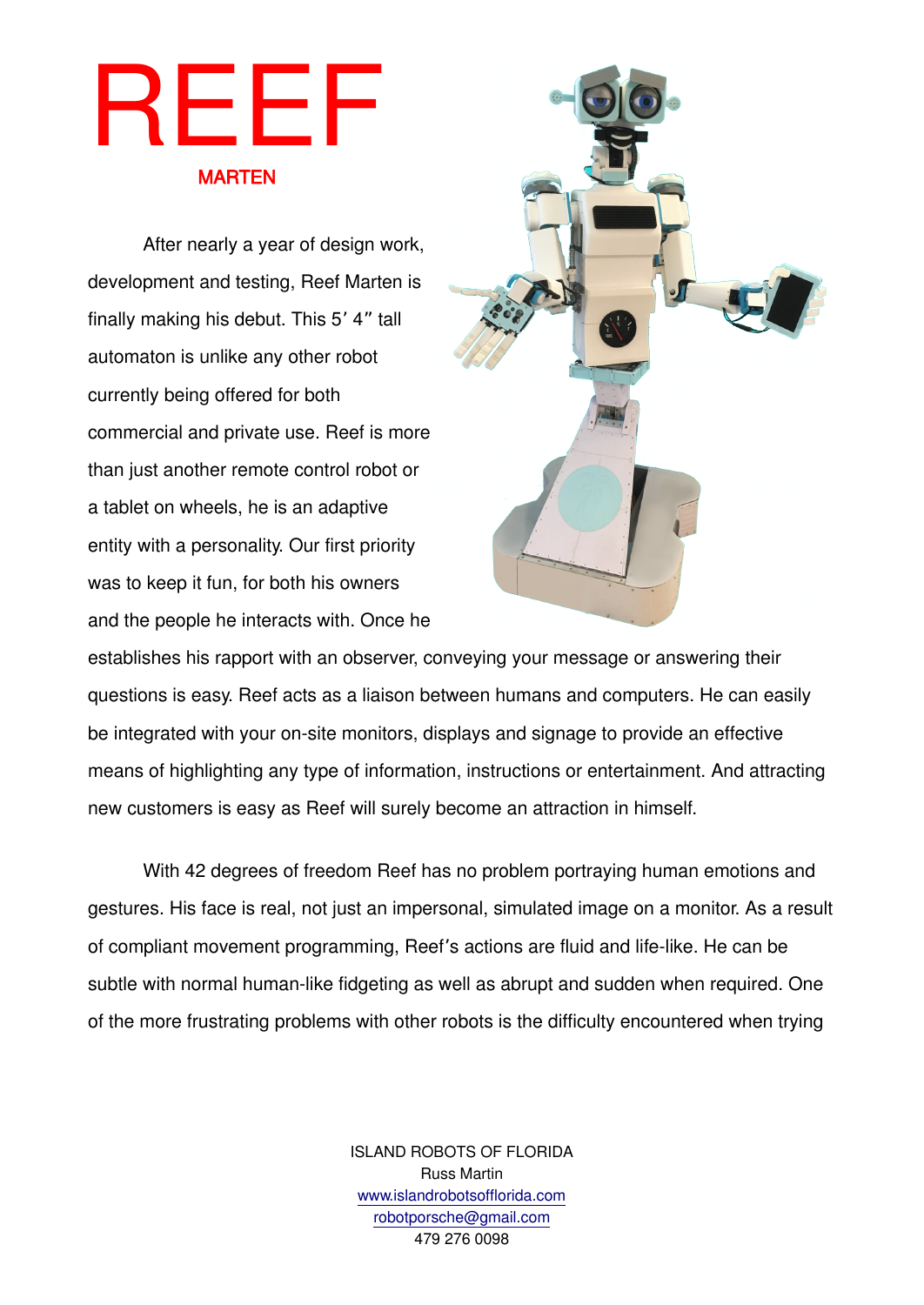to use all of the available on-board technology. Reef certainly has his share of gadgets, but it's the way his systems are structured that make the difference.

Reef is designed to help humans translate there needs into his hardware without labor intensive programming. His personality is directly related to your input and can be tailored to suit your needs or just entertain. This is not sophisticated AI, but rather a simple effective assembly of systems to provide all of the superficial actions needed to create the illusion of a unique personality. Reef certainly isn't smart enough to drive your car, but he does attract a lot of attention with even the most simple tasks. His equipment resources are ideal for performing repetitive social tasks, he never tires and is always cheery.

For retail applications Reef is great at gathering customer information. People

almost always accept his offer to send them an instant pic or post it live on social media. Reef can control your monitors to preview the pics he takes, and observers can enter their contact information into his hand held device, quick and simple. Reef did not want to wear a laptop around his neck!

Reef's variable height is not just another gadget but is a very effective means of gaining the trust of his smaller fans. Actually, Reef's appeal spans



Reef is a wee bit apprehensive during final assembly!

generations from the tech savvy to those who have never seen a real live robot. Just tell us want you want Reef to do. Anything is possible!

> ISLAND ROBOTS OF FLORIDA Russ Martin [www.islandrobotsofflorida.com](http://www.islandrobotsofflorida.com/) [robotporsche@gmail.com](mailto:robotporsche@gmail.com) 479 276 0098